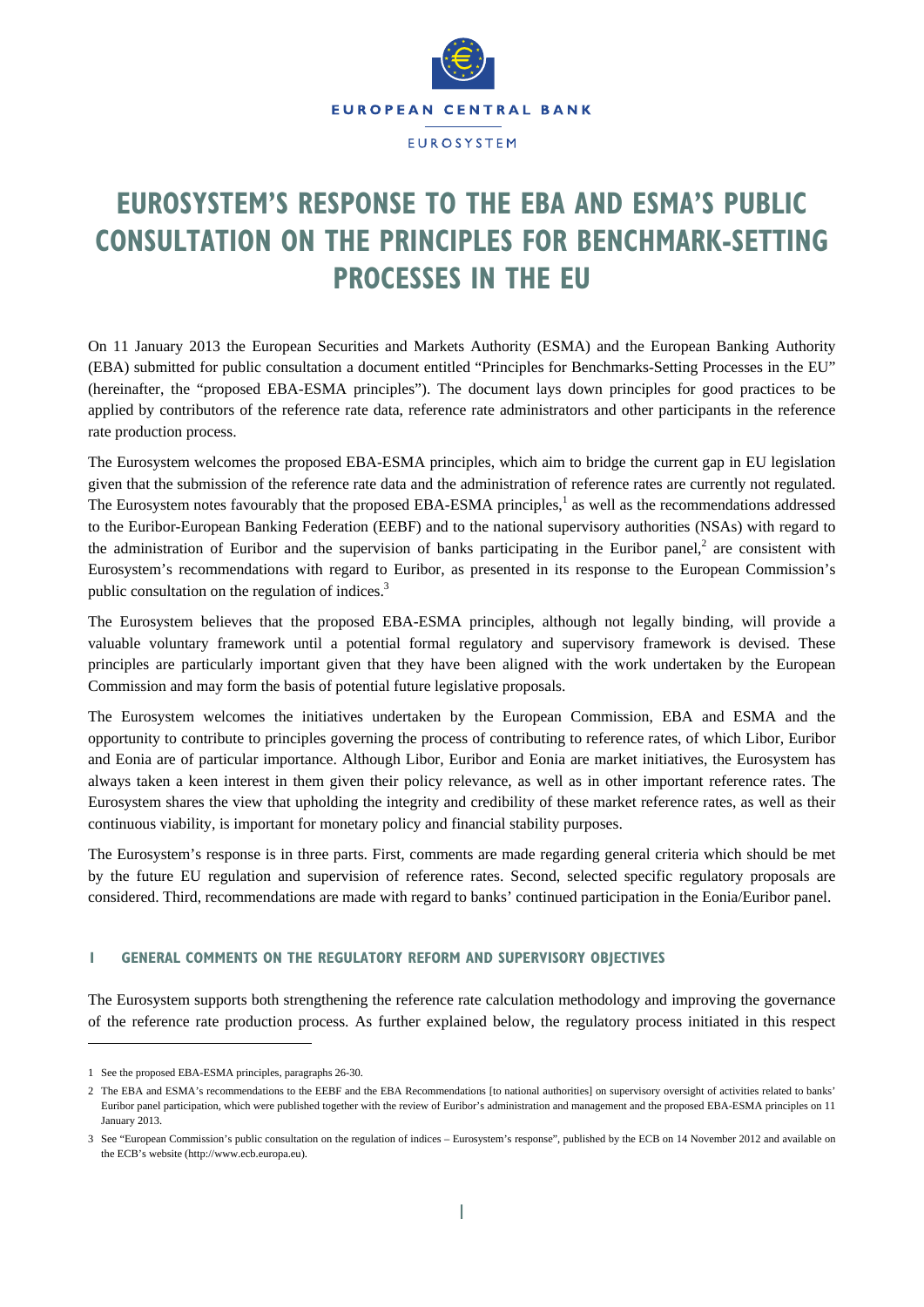should meet the following criteria: 1) a regulatory and supervisory framework commensurate with identified deficiencies, 2) a harmonised and consistent implementation across Member States, 3) carefully planned and well-timed changes in the reference rates' methodology, and 4) adequate mitigation of possible transitional risks.

# **CRITERION 1: REGULATORY REQUIREMENTS AND SUPERVISORY PRACTICES COMMENSURATE WITH THE IDENTIFIED RISKS.**

The Eurosystem believes that proposed regulatory requirements and any supervisory action undertaken should be commensurate with the identified risks. The EBA and ESMA are best placed to coordinate and monitor how their proposed principles are applied in practice and to ensure that the supervisory actions address deficiencies, while avoiding placing unnecessary or excessive burdens on the reference rate data contributors, for example by requiring overlapping measures addressing the same risk. An appropriate balance must be found between a sound production process with adequate controls and safeguards on one side, and cost-efficiency for contributing banks on the other side. This balance is essential also to avoid deterring market participants from voluntarily contributing data to reference rates. In particular, the regulatory and supervisory requirements should distinguish between methodologies which are entirely transaction-based and those which involve some expert judgement on the part of contributing banks; the latter would need more intensive oversight.

#### **CRITERION 2: HARMONISED SUPERVISORY PRACTICES ACROSS NATIONAL JURISDICTIONS***.*

In particular for euro area reference rates or reference rates with international contributions, there is a compelling need for coordinated and uniformly implemented supervisory practices across national jurisdictions, including the uniform interpretation and implementation of the proposed EBA-ESMA principles; the EBA and ESMA are best placed to undertake such coordination at the EU level. Otherwise, non-harmonised national laws, differing interpretations of EU rules or unaligned actions by national supervisors would lead to higher compliance costs for contributors in some jurisdictions, as well as an uneven playing field and decreasing incentives for voluntary contributors to the reference rate production process.

#### **CRITERION 3: APPROPRIATE AND TIMELY METHODOLOGICAL CHANGES.**

 $\overline{a}$ 

The Eurosystem welcomes the EBA and ESMA's resolve to strengthen the methodology for the production of reference rates, through the more precise definition of their constituent elements and through more representative and transparent data compilation and rate calculation procedures.<sup>4</sup> The role of public authorities in this respect is to respond decisively to the identified risks and deficiencies by introducing a set of uniform regulatory requirements, while leaving the choice of appropriate detailed changes in the rate methodologies to private reference rate administrators and hence ensuring that the produced rates reflect sound market practices and needs.

When fostering changes in the production methodology for reference rates such as Euribor, the EBA and ESMA should, in particular: (1) clarify the methodological standards that such reference rates need to meet, including for example the liquidity criterion for the underlying compilation base, in a manner that will ensure their uniform interpretation and implementation by both reference rate administrators and the NSAs; (2) identify and address implications of the implied proposals for methodological changes for financial stability and for the smooth functioning of financial markets; (3) put forward a realistic timeline for the preparatory work, also considering the current state of financial markets; and (4) define the role of the European Supervisory Authorities (ESAs) and NSAs in the process, especially if their active involvement is necessary to safeguard financial stability in the short term.

<sup>4</sup> See the proposed EBA-ESMA principles, paragraph 29, section A (General framework for benchmarks setting), as well as sections B and C.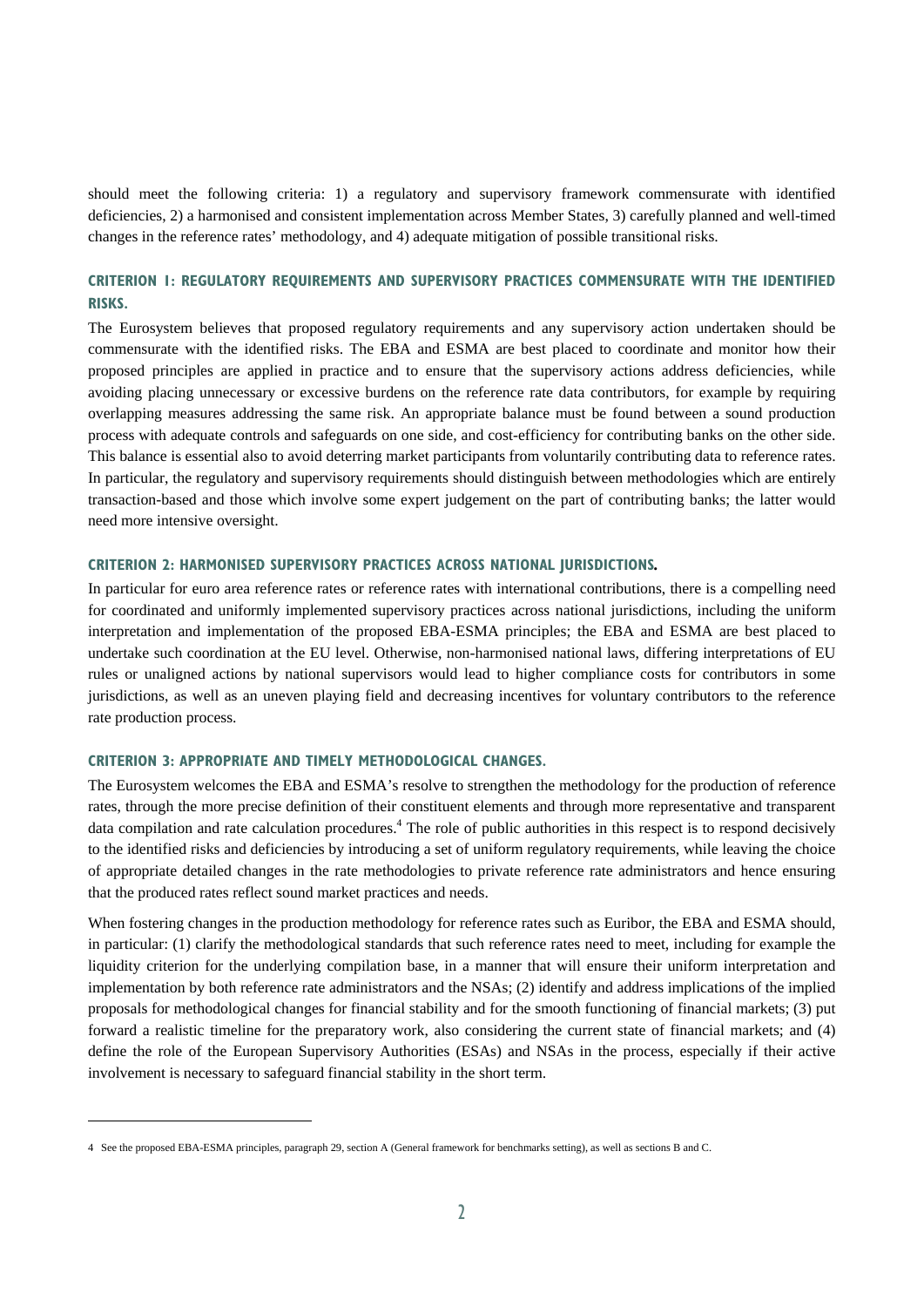#### **CRITERION 4: MITIGATION OF TRANSITIONAL RISKS.**

The Eurosystem believes that, should the EBA and ESMA decide to foster extensive changes to the reference rate production methodologies, they should also design a robust transition regime that would mitigate the operational and legal risks and protect the rights of affected contractual parties in a transparent and predictable manner. Specific legislation may be needed at both the EU and national level to define such transitional arrangements and safeguard continuity of contractual parties' rights and obligations under existing contracts. Appropriate involvement of sponsors of relevant standard market documentation may facilitate the design of sufficiently robust arrangements.

## **2 SPECIFIC REGULATORY REFORM PROPOSALS**

 $\overline{a}$ 

The Eurosystem makes the following comments concerning selected specific reform proposals.

*a) The introduction of a more liquid underlying compilation base5 for the reference rates and their calculation, on the basis of actual transactional data, should be supported provided it can be implemented in an orderly manner.* In particular, as already noted in the Eurosystem's earlier response to the European Commission's public consultation, an increased reliance on transaction-based figures in the calculation of the Euribor rate or of the rate chosen as its replacement would be beneficial. Such a change may nevertheless have legal and financial stability consequences that need to be assessed. The options for making Euribor or its replacement rate more transactionbased could, for example, include expanding the set of unsecured transactions considered in calculating the rate. The Eurosystem encourages the EBA and ESMA to assess which is the best way to contain the legal and financial stability risks that may arise in the implementation of longer-term measures aimed at increased liquidity of the compilation base for reference rates and their stronger link to actual transactional figures.

Specifically as regards Euribor, the authorities should acknowledge that a transition to a more liquid underlying compilation base or to an alternative reference rate based entirely on market mechanisms would be likely to take a longer time and face significantly greater resistance than a managed transition involving public authorities. Under this latter option, the public authorities should support the work of the private sector in identifying the form a reformed Euribor should take or the alternative reference rate that would be best suited to serve as a replacement for Euribor, rather than impose specific solutions on the market. Once a suitable solution has been identified, the authorities could substantially contribute to the transition to the new methodology or reference rate by providing an appropriate legal framework in a timely manner (see criterion 4 above).

*b) Administrators and users should have robust contingency plans in place6 for the case of non-availability of key reference rates.* The EBA and ESMA should ensure that appropriate contingency arrangements are in place for cases in which reference rates such as Euribor, Eonia and Libor and are no longer available or reliably computed, with potential negative outcomes for the stability of financial markets. Such contingency arrangements may involve reliance on specific alternative methods for establishing a rate value to be used in place of the reference rate in transactions and instruments depending on it, for example standard derivative instruments involving cash settlements on that reference rate. The feasibility of applying such alternative methods in typical contingency situations should be demonstrated and verified by the competent supervisory authorities, with the appropriate involvement of sponsors of relevant standard market documentation where needed.

<sup>5</sup> See the proposed EBA-ESMA principles, paragraph 29, section A (General framework for benchmarks setting), point A.1 – Methodology.

<sup>6</sup> See the proposed EBA-ESMA principles, paragraph 29, section A (General framework for benchmarks setting), point A.5 – Continuity.